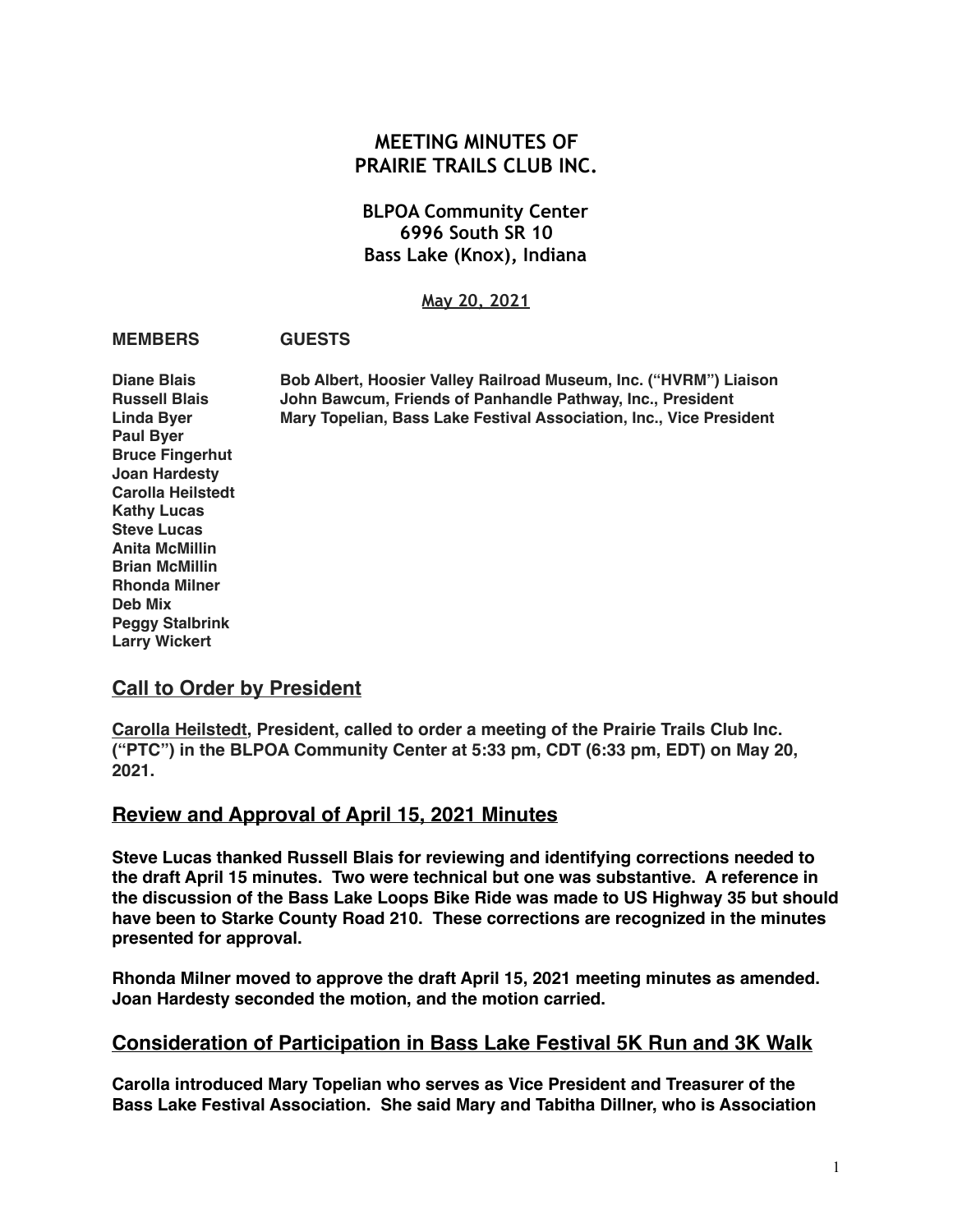**President, are essential to the success of the event that will this year be held on July 23 through July 25. Carolla is the Association's Treasurer.**

**Mary said the Association was inviting the PTC to serve as sponsor of the Festival's 5K Run and 3K Walk scheduled for the morning of July 24. She said she would assist with advance preparations and that 90% of registration is anticipated in advance online. PTC members would need to be present onsite by 5:45 a.m. Most work would be completed within four hours. Mary added that she was willing to serve as a consultant for the Run/ Walk this year, and we "wouldn't re-invent the wheel". If the PTC and the Association continued PTC sponsorship next year, the PTC could have latitude to make adjustments. She outlined profit-sharing and said she expected the PTC would likely make a profit this year, although the pandemic makes financial predictions uncertain. This year's theme for the Festival is "The Roaring 20s".**

**Mary invited questions from the membership. One of the questions was how many PTC volunteers would be needed for the event. Mary responded at least eight but that she might be also able to offer a volunteer or volunteers from outside the PTC. Carolla said, "We appreciate the chance to do it." Mary excused herself so members could discuss and determine whether to participate.**

**Larry Wickert resumed the discussion after Mary left. He said participating in the Run/ Walk "might make a little bit of money" for the PTC. But he believed the greater value was for participation in the Bass Lake community. The two-mile extension of the Erie Trail would make it more accessible to Bass Lake residents and visitors. Cooperative ventures should be supported. Larry said we need "one person kind of in charge" of our participation—a person who could help identify who would complete particular tasks.**

**Russ said he has assisted with directing participants and traffic at prior Festival Walk/ Runs. "I think the event went really smoothly in the past."**

**Kathy Lucas said she and Steve would volunteer if members agreed to sponsor the event. "To me our participation would be partly about increasing awareness of the trail." We could make available trail brochures and other materials at the registration desk. Kathy said she, Diane, and Bruce discussed having "bling" and promotional materials for the trail that would not compete with Bass Lake Festival shirts. These could be available for sale at the Festival and perhaps later on the PTC website.**

**Deb Mix said it was important to work with the Festival promoters on a fee arrangement for T-shirt sales. Both the PTC and the Festival should benefit.**

**Carolla said she would work with members to set up packets for runners and walkers a day or two before the Run/Walk. She asked if the members felt they were well-enough informed to vote on whether to sponsor the event. Members responded positively.**

**Kathy moved to have the PTC sponsor the July 24, 2021 Bass Lake Festival 5K Run and 3K Walk with Russ as our point-of-contact. Larry seconded the motion. On a voice vote, the motion carried.**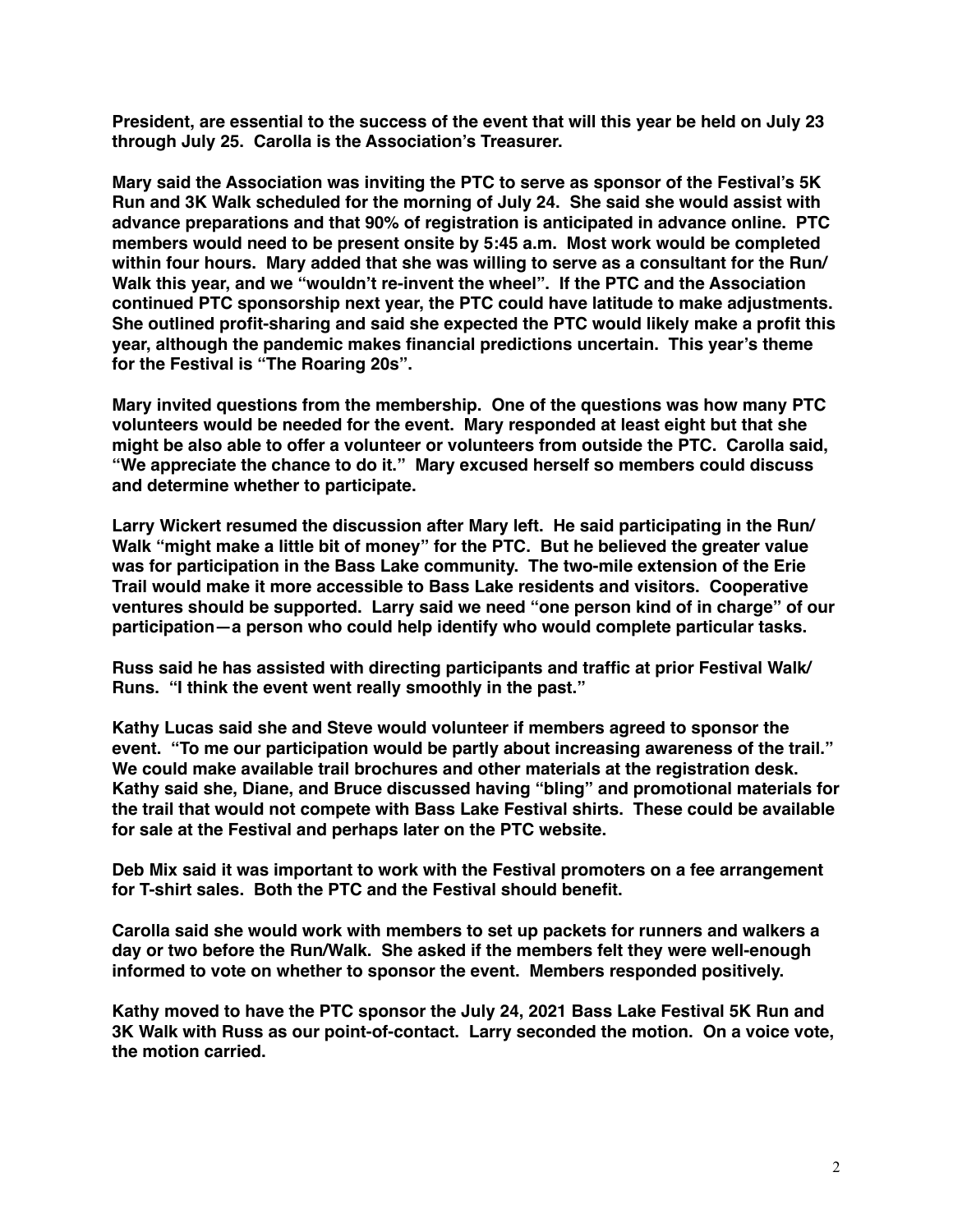# **Review and Approval of Treasurer's Report including Report of Restricted and Unrestricted Funds**

**Kathy provided the Treasurer's Report with Report of Restricted and Unrestricted Funds for the period ending May 20. She reminded members of Bruce's successful sale of the Toro MyRide mower. As reflected during the April meeting, his special effort allowed the PTC to obtain the asking price of \$4,000.** 

**She thanked Corinne and Marty Lucas for a \$50 donation in memory of Dale Grube, one of several donations received in his memory. She said Dorothy Grube wrote a beautiful note of support for the PTC and the connection she and Dale felt to the trail.** 

**Kathy thanked Peg Stalbrink for managing a charity booth on May 16 during a bazaar at the Chesapeake Golf Course. Peggy sold homemade goods including fudge and cookies made by her and other PTC members and collected \$181 for our organization.**

**Finally, she expressed great appreciation for receipt of \$322,000 from the State of Indiana for the construction stage of the two-mile extension of the Erie Trail. The payment is the final one for the grant in NLT-1-107 from Gov. Eric Holcomb and the DNR.**

**Kathy said a payment was made to reimburse Paul Byer for the purpose of obtaining glyphosate to help with plant control, and particularly invasive species, along the Erie Trail. A second check was given to Paul to reimburse him for lumber and materials to repair the north deck of the Bogus Run bridge. A check was provided for powder coating the second bike rack, which was transported by Carolla, in the joint project involving students at SCILL and REMC's RoundUp program, among others.** 



**Treasurer's Report May 20, 2021** 

#### **FIRST FARMERS BANK & TRUST (FFBT)**

**Balance forward from 4/15/21 \$45,556.80 \$45,556.80** 

#### **INCOME**

**4/19/21 B. Fingerhut 4.000.00**  *Sale of Toro MyRide mower*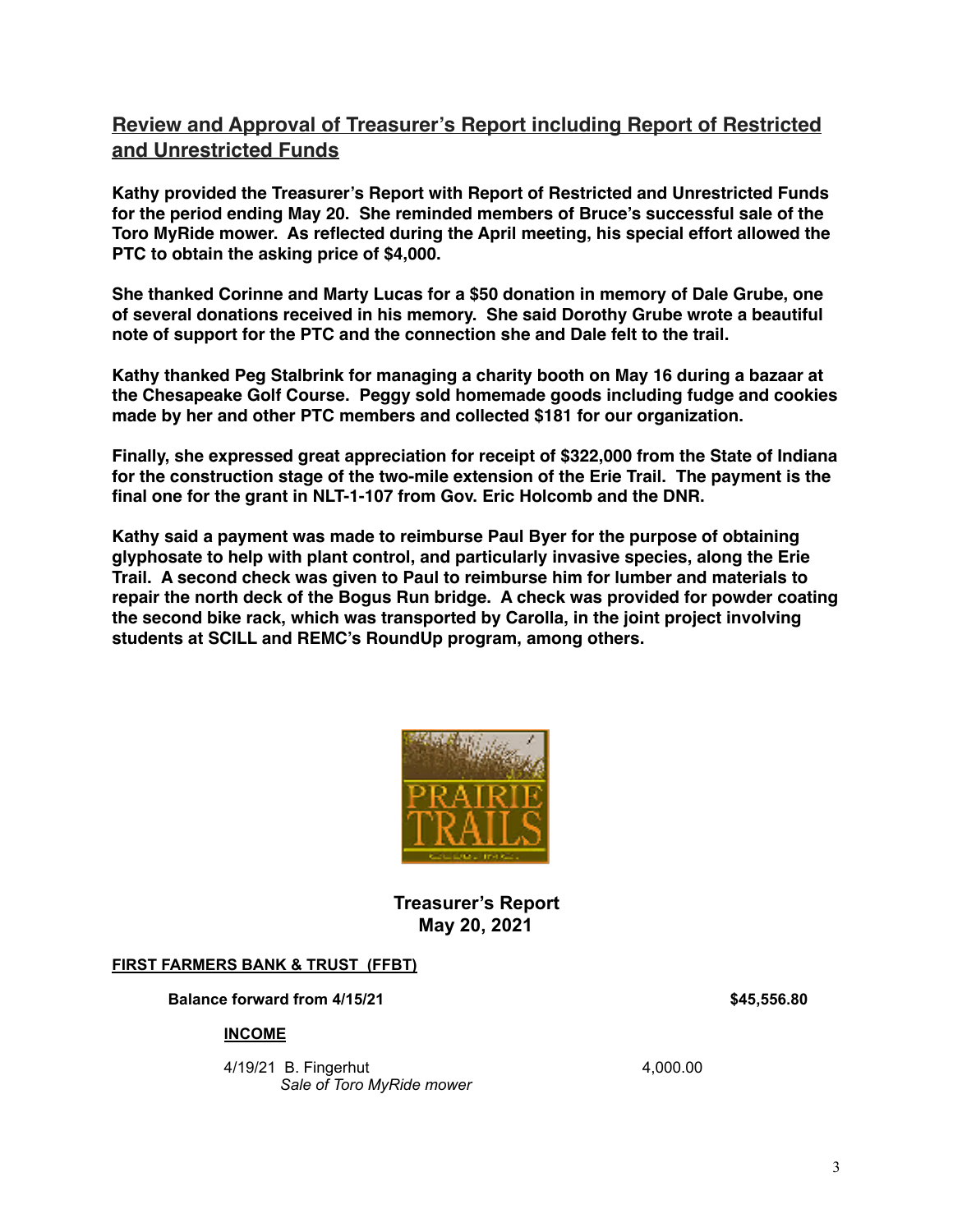| Ending FFBT balance as of 5/20/21                                              |                                     |                | \$370,493.75 |  |
|--------------------------------------------------------------------------------|-------------------------------------|----------------|--------------|--|
|                                                                                | <b>Total Expenses</b>               | (1, 294.05)    |              |  |
| Check #1074 to Paul Byer<br>5/19/21<br>Lumber, etc for Bogus bridge repair     |                                     | 702.04         |              |  |
| Check #1073 to Technicoat<br>5/05/21<br>Powder coating bike rack #2            |                                     | 134.51         |              |  |
| 4/19/21<br>Check #1072 to Paul Byer<br>Glyphosate for invasive species control |                                     | 457.50         |              |  |
| <b>EXPENSES</b>                                                                |                                     |                |              |  |
|                                                                                | Total Income                        | 326,231.00     | 371,787.80   |  |
| 5/18/21 Peggy Stalbrink, et al<br>Donation from sales @ Bazaar                 |                                     | <u> 181.00</u> |              |  |
| 4/30/21 DNR Next Level Trails<br>SE extension: final grant payment             |                                     | 322,000.00     |              |  |
| 4/19/21 Corinne & Marty Lucas                                                  | <b>Donation honoring Dale Grube</b> |                |              |  |

# **Kathy then provided the Report of Unrestricted Grants and Donations. She reflected the**

**obvious addition to restricted funds was the NLT grant second (and final) installment.**

| First Farmers Bank & Trust (FFBT)        | 370,493.75<br>$-359,416.44$<br>11,077.31 | <b>TOTAL IN BANK</b><br><b>RESTRICTED</b><br><b>TOTAL UNRESTRICTED</b> |
|------------------------------------------|------------------------------------------|------------------------------------------------------------------------|
| <b>BANK ACCOUNT</b>                      | <b>TOTAL RESTRICTED FUNDS</b>            | 359,416.44                                                             |
| KVREMC bike rack grant                   | Balance of grant award                   | 1,500.00                                                               |
| <b>McMillin Bench</b>                    | For trailhead $@$ 450/210                | 350.00                                                                 |
| <b>Blais/Vlaming Bench</b>               | For trailhead $@$ 450/210                | 350.00                                                                 |
| <b>Stalbrink Donation</b>                | Scholarship (or "most needed use")       | 100.00                                                                 |
| Mitchel-Kane Charitable Fund             | Northwest Extension                      | 4,000.00                                                               |
| Next Level Trails Grant (DNR)            | 2nd Installment for SE Extension         | 332,015.00                                                             |
| Lucas Lake House Guests' Donation        | <b>Future Vision/Website</b>             | 700.00                                                                 |
| Indiana Greenways Foundation             | Matching NLT Grant                       | 3,503.75                                                               |
| <b>Marshall County Horse Association</b> | Bench for Extension (location TBD)       | 350.00                                                                 |
| <b>PTC Account Commitment</b>            | <b>Matching NLT Grant</b>                | 3,503.75                                                               |
| Hardesty Memorial Grant (2019)           | <b>Matching NLT Grant</b>                | 3,503.75                                                               |
| <b>Hardesty Memorial Grant</b>           | Wayfinding/historic signage              | 6,911.50                                                               |
| Luminous Fund Grant #4 (2020)            | <b>Northwest Extension</b>               | 5,000.00                                                               |
| Luminous Fund Grant #3 (2019)            | <b>Matching NLT Grant</b>                | 3,503.75                                                               |
| Luminous Fund Grant #2 (2018)            | Signage BL (including "You are Here")    | 4,124.94                                                               |

/S/ Kathleen G. Lucas, Treasurer *May 20, 2021*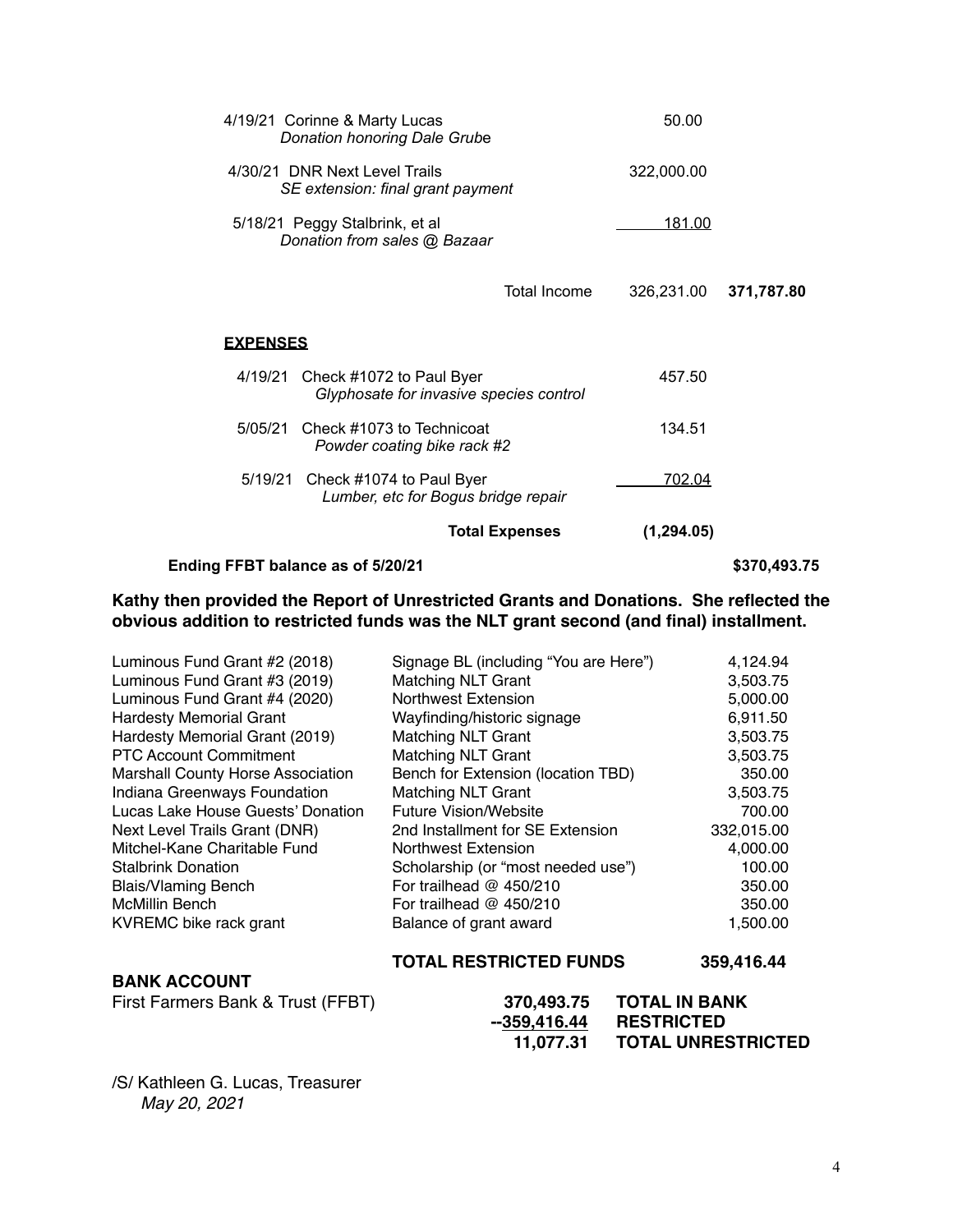**Peg Stalbrink moved to approve the Treasurer's Report with the Report of Restricted and Unrestricted Funds for the period ending May 20. Russ seconded the motion and the motion carried.**

#### **Report of Southeast Trail Extension Workgroup**

**Bruce reported that within the last two days, Thomas Excavating & Welding began to clear and level the area between US Highway 35 and Starke County Road 700 East. Bob Albert, HVRM Liaison to the PTC, reminded members the Erie Trail is to be placed on the north one-half of the former rail corridor. Steve added that Jonathon Geels of The Troyer Group advised him INDOT on May 6 approved Permit T0000148776 for the trail crossing of US 35.** 

## **Report of Northwest Trail Extension Workgroup**

**Steve said that on April 29, the North Judson Redevelopment Commission and Midwest & Bluegrass Railroad closed on a North Judson sale of rail holdings in and northwest of town. These are in Starke, LaPorte, and Porter Counties. Town Attorney Justin Schramm confirmed the closing included a negotiated "Trail Easement Agreement", with a 14-foot wide easement, in favor of the PTC to construct, install, maintain, and repair the trail and facilities. "We are awaiting a recorded final document from the Town Attorney."**

**Kathy reported that she and Steve attended the May 3 meetings of the Redevelopment Commission and the North Judson Town Council. According to WKVI Radio, Schramm "touted the fact that the sale guarantees that the Hoosier Valley Railroad Museum will continue to be able to run excursions, gives an easement to the Prairie Trails Club to extend the Erie Trail, and helps the Town of LaCrosse with its efforts to build a new water plant and develop retail." Kathy thanked the Town Council; Clerk-Treasurer, Andrew Rowe; and Attorney Schramm for support in helping to secure the trail easement.**

## **Maintenance Committee Update**

#### *Repairs to Bogus Run Bridge Deck*

**During the April 15 meeting, Bruce related that an early stage of Erie Trail development was placement about 15 years ago of a deck on the north half of the Bogus Run bridge. Although the primary crossing is now on the south half, the north half is still used, and the deck is deteriorating. During the April meeting, the PTC membership authorized the Maintenance Committee to expend up to \$1,500 for materials to rehabilitate the north half of the deck. Paul managed to obtain the needed materials for a little more than \$700.**

**On May 18, Bruce with Paul and Linda Byer performed the deck repairs. This substantial effort included bringing power equipment to to cut and place treated lumber onsite. The team managed to complete the work in a single day. She said Linda and Steve also cleared invasive vegetation and trimmed native vegetation west of the bridge.**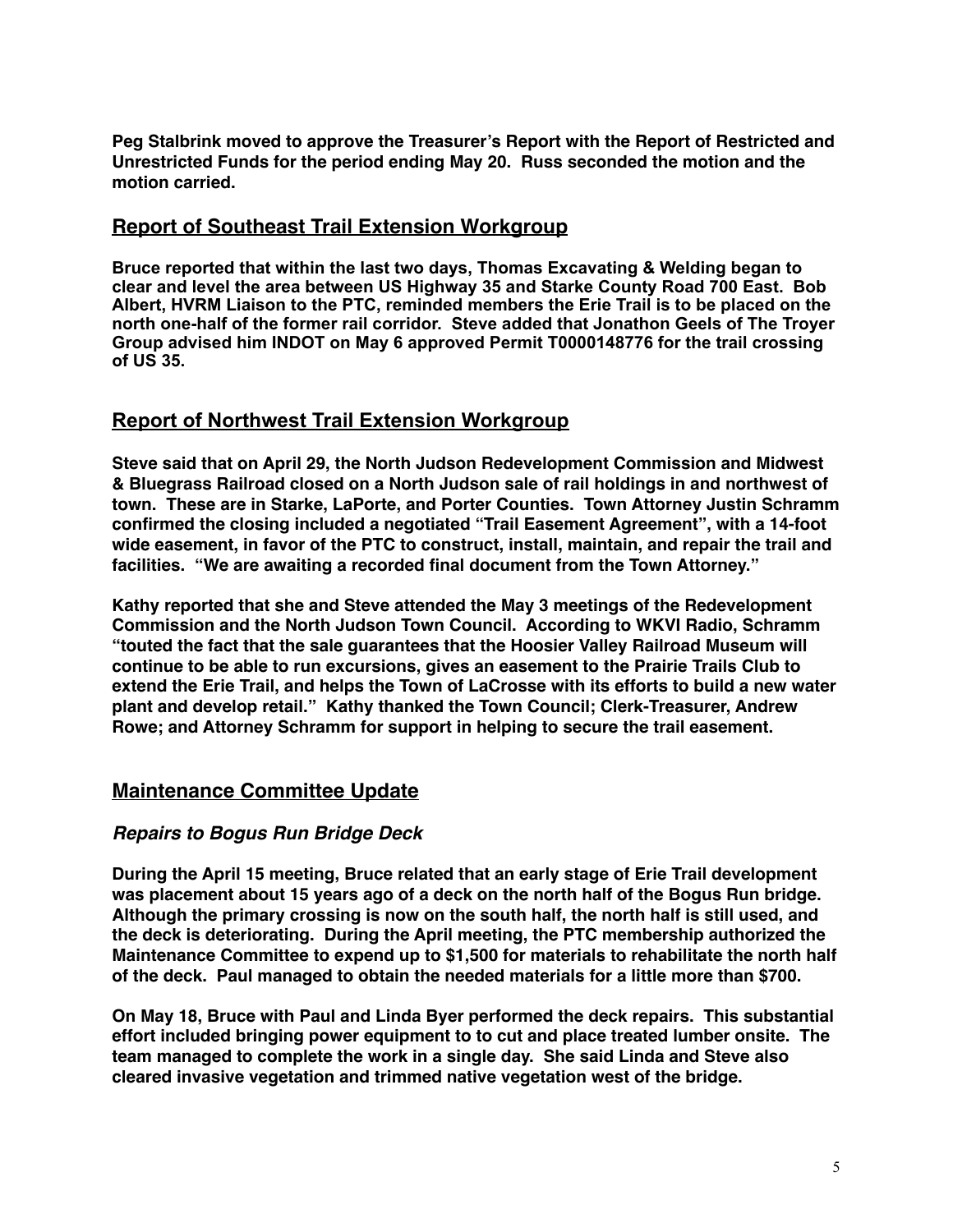



*Facing east*—bridge rehabilitation is underway. The left image depicts materials with tools and the placement of new perpendicular timbers nearing completion on the north half of the bridge . The right image depicts the primary crossing's diagonal timbers and Bruce and Paul working on the north half. (Image by Kathy Lucas)



*Facing west*—bridge rehabilitation is complete before dusk. Primary deck is on the left and north deck on the right. The two are separated by a bench. (Image by Bruce Fingerhut)

#### *Maintenance Funding*

**Paul expressed concerns for the challenges posed for maintaining existing trail systems. There is a broad commitment to extending trails, but little funding for repairs to existing trails. He said there is an urgent need to provide repairs and to resurface asphalt, and meeting this need will be costly.**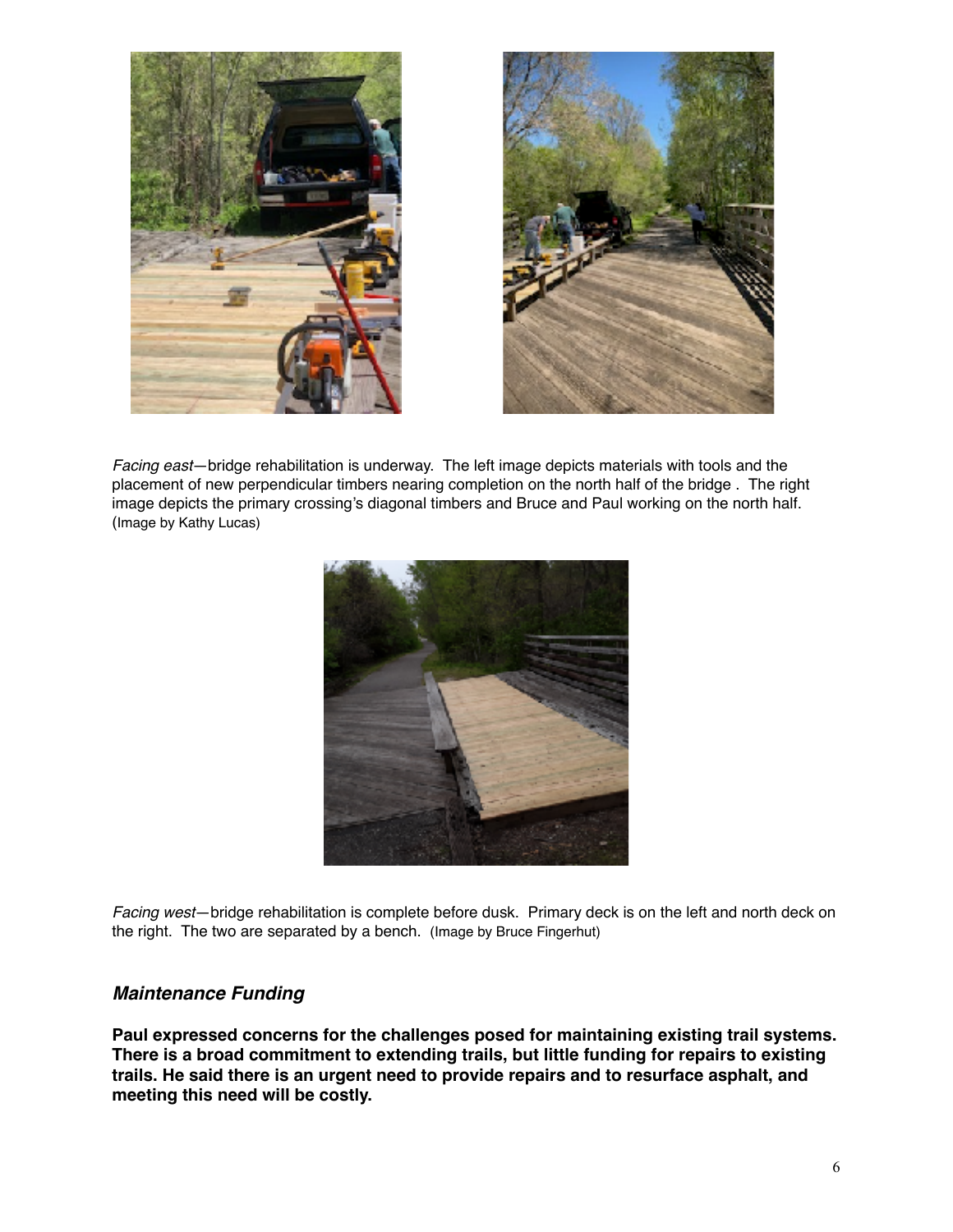**Steve said as connectivity among major trails improves, he believes their maintenance will come to be seen as infrastructure and not exclusively as local recreational amenities. Larry agreed and added that Governor Holcomb recognized the need when he was asked the status of Indiana trail systems by potential international investors to our state.**

**Kathy said the Indiana Greenways Foundation has sought support for trail maintenance. The Foundation urged the establishment of the Greenways Maintenance Fund at the state level "to build and maintain the growing number of off-road, multiple use trails in Indiana. Public funds need to be assembled to assist in maintaining greenways…." She also referenced the Indiana Trails Caucus, described as "a group of state legislators— Republicans and Democrats from the House and Senate—committed to creating a statewide trails network that provides significant health, economic and other quality of life benefits for all Hoosiers." Kathy suggested PTC members can advance the cause for trail maintenance by urging our local legislators to join in or support the Indiana Trails Caucus.**

**John Bawcum, President of the Friends of Panhandle Pathway, said his organization is also challenged by the huge financial cost of trail maintenance. Volunteers provide great assistance with labor costs, but keeping asphalt and bridges in good repair needs major outside financial help. Deb Mix recommended the Friends of Panhandle Pathway and the PTC combine efforts to encourage our local legislators to support trail maintenance. John said he agreed.**

#### *Plant Control Along Trail*

**Linda said she and Paul were awaiting suitable weather conditions to apply generic glyphosate for vegetation control along the Erie Trail. Plants need to be dry when they are treated, and the weather forecast needs to indicate dry conditions will prevail for several hours following application. Her hope is that these conditions will arise in the next few days. As always, the emphasis is upon the treatment of invasive species, but other plants that directly impact the trail and pose safety hazards to the public require treatment.**

# **Consideration of Warrior Bike Trip on Great American Rail-Trail**

**Steve distributed correspondence from Warrior Expeditions, a non-profit outdoor therapy program that supports veterans transitioning from the U.S. Military, by biking all 3,700 miles of the Great American Rail-Trail. He said Sarah Zeller of Warrior Expeditions emailed him that the veterans "spend most of the time out in the wilderness, camping." If feasible and if PTC members have interest, we could provide a "community support stop…to provide them with a rest from the trail: where they can sleep in a bed, have a shower, do laundry, get a hot meal and resupply." Sarah added, "This is our first year doing [the Great American], so right now we are assuming they'll travel at about 50 miles a day. At that rate, they'll reach [the Erie Trail segment of the Great American] sometime around June 12th."**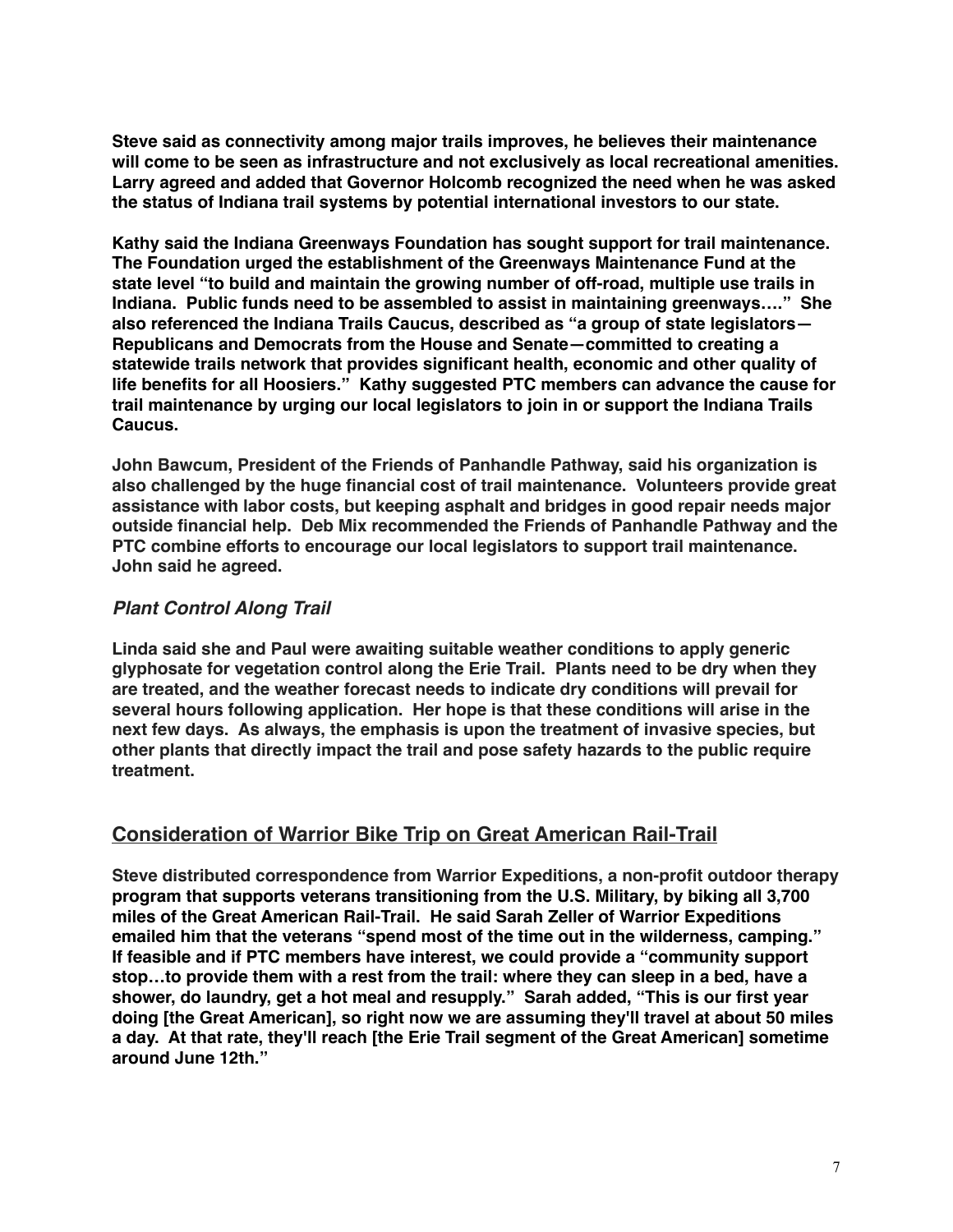**Steve added that there are five veterans scheduled to make Great American bike ride. Their deployments included differing combinations of Iraq, Saudi Arabia, Somalia and Afghanistan. He and Kathy could provide five beds in their home on the Erie Trail but would themselves then have to sleep elsewhere. That would make unwieldy providing other services to the veterans.** 

**Kathy indicated Peg and Rich Stalbrink have offered to help with food. Carolla said she could provide beds in her camper. Her home is around the corner from Steve and Kathy's Bass Lake house. That could provide an alternate sleeping arrangement which would be more workable for providing other services.**

**Diane and Russ then volunteered their home on Bass Lake. Diane said they can provide beds for all five veterans. Bruce said he would assist with arranging to have Fingerhut items for breakfast. Several PTC members reflected the project is a good cause and that it will help illustrate a kind of service the Erie Trail, as a segment of the Great American Rail-Trail, is well-suited to provide. The Blais's gracious offer was accepted with an understanding other members will help with support for transportation and meals. Steve and Kathy will offer their home as the site for rendezvous and for bicycle storage. More details for membership participation will follow in the next few days.**

## **Informal Review of HVRM Activities**

**Bob Albert reviewed anticipated HVRM activities and said regular trains were planned for Saturdays this summer. He distributed copies of the 2021 Train Schedule.**

**Bob said HVRM has had a good working relationship with Midwest & Bluegrass Railroad and expects train rides to LaCrosse will take place in the near future. HVRM was able to reduce insurance coverage from \$10 million to \$5 million. He said, "They seem like good people to work with."** 

# **Update on Our Solar System in Scale Initiative ("OSSIS Project")**

**Steve said the OSSIS Project continues to advance. Signage is being developed that would include different information on opposite sides—one side being largely artistic and the other scientific. Engineer Bob Aloi has staked sites for individual signs. Proofs have been crafted for Mercury, Venus, Mars, Jupiter, Saturn, and one side of Uranus.** 

## **Update on Bike Racks Project**

**Last September the first bike rack funded in part with a grant from the Kankakee Valley REMC RoundUp Program, and built by SCILL students, was placed at Norwayne Field in North Judson. Carolla reported the second RoundUp bike rack has now been completed by SCILL students. Following powder coating by Technicoat near Grovertown, she picked up the bike rack for storage before placement this summer on the two-mile Erie Trail extension. She said two more bike racks are being fashioned and hopes they will also be ready this summer for the extension. Carolla hopes to cover the costs of these rack's power coating through a community support initiative shared with her employer.**